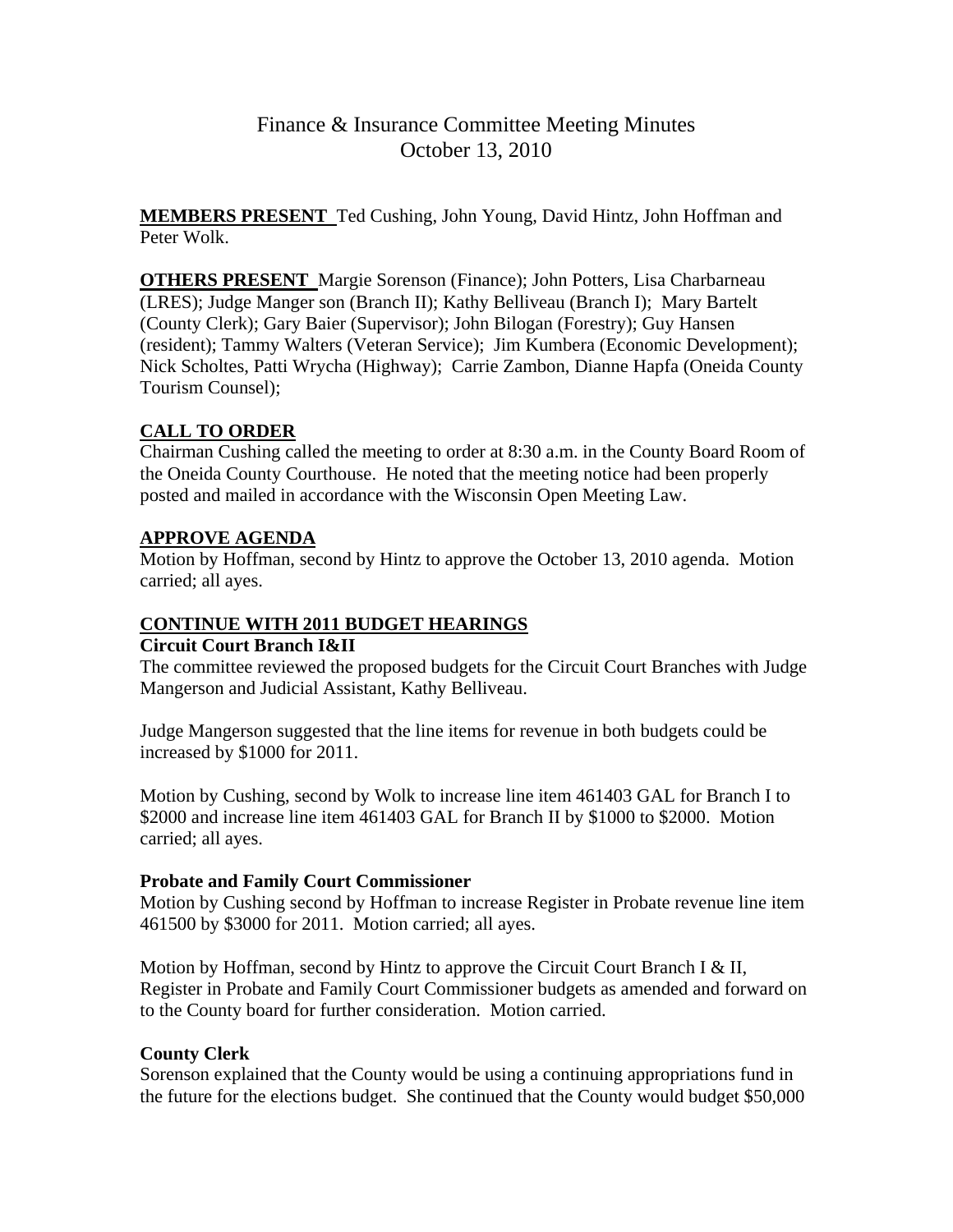each year and use the continuing appropriations fund for costs in excess of the budgeted amount.

Sorenson said she worked with Mary Bartelt on the department budget and cut the 5% as requested by the committee.

Motion by Hintz, second by Cushing to remove \$3000 from auto liability, and \$1000 from insurance on vehicles and equipment. Motion carried; all ayes.

Potters asked the committee to look at line item 531762. He explained that the reduction there goes hand and hand with the experience modification factor for Worker's Compensation. Potters explained that last year the rate was at 1.06, now it is down to .97. The more the County does to insure less worker's comp claims the lower that rate will be. He told the committee that the county is working on that.

Motion by Hoffman, second by Wolk to approve the County Clerk budget as amended and forward on to the County Board for further consideration. Motion carried; all ayes.

### **Forestry**

Bilogan had a handout for the committee. Bilogan explained that the department came in above and beyond the requested 5% cut. Bilogan explained that the department places 5% of the stumpage revenue into the non-lapsing Land Purchase account. He told the committee that the 2010 projection is \$543,000 in land purchase account, however will probably be closer to \$600,000 at the end of 2010. Bilogan told the committee that prior to 2009, the county budgeted 10% of stumpage revenue into this account.

Bilogan addressed the Parks portion of the budget. He explained that a lot of state grants go to into this account. Major items in this account are personnel costs and capital improvements and maintenance for our facilities. He told the committee that this portion of the budget reflects a 10% reduction.

There was discussion regarding money in the budget for grooming ski trails on weekends and holidays. Bilogan told the committee that there are interest groups bringing forth new activities all the time.

Cushing suggested bumping up the trail passes line item by \$1,200 to offset the increase in wages to groom trails.

Motion by Cushing, second by Hintz to increase 467100 Public Charges by \$1,200. Motion carried; all ayes.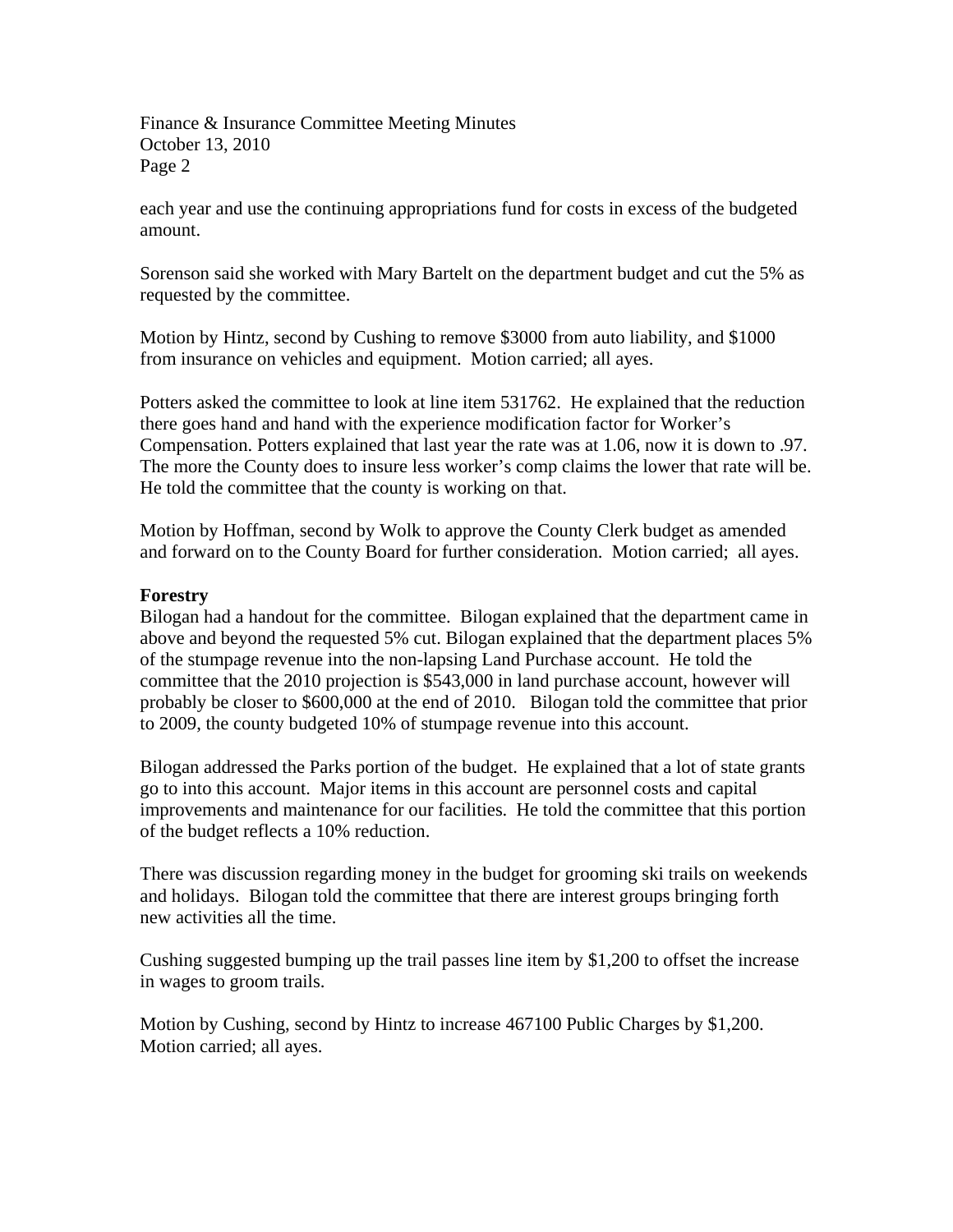### **Campground Account**

Bilogan explained that this account is maintained by revenues from camping fees. He continued that the 2011 projections are to make \$500.

Sorenson noted that the Campground account is not paying for the LTE costs.

Bilogan clarified that there are various types of fee revenue in our department. Three of four of the department LTEs are being covered by fees. He told the committee that the campsites were around 60% occupancy overall. This has increased each year by 10 to 12%. Bilogan stated that the County is charging \$10/night as there are very few amenities; no electric or water.

### **Snowmobile Trails**

Bilogan explained that this is all State money. The County contracts out to ten snowmobile clubs within the County. He continued that the County makes sure the clubs are following state rules and regulations, and performs inspections.

### **ATV Account**

Bilogan told the committee that this account is similar to the snowmobile account but much smaller. He continued this is State money in and out.

Sorenson told the committee that the Forestry Department has \$500,000 worth of projects; however the grant money does not cover the administration cost of projects. She continued that the committee needs to keep in mind this keeps people from marking trees and bringing in stumpage.

Bilogan stated that projects that come to the department are reviewed on a case by case basis. He finished by stating that the department does not mark trees all year long.

### **County Forest**

Sorenson gave an overview of line item 468100 sale of stumpage. There was \$800,000 budgeted for 2010, and it looks like that amount will be met.

Bilogan handed out information on stumpage revenue since 2006. He told the committee that 2010 will come in way over what was budgeted. He told the committee that he is anticipating \$200,000 over what was budgeted for 2010.

Bilogan told the committee that the County is required to stay within the allowable cut to maintain a sustainable forest. He continued that the average allowable cut has been 1500 acres, however will increase to 2000 acres for the next ten years. He continued that this is a potential of \$257,000 each year as revenue from more allowable cut each year.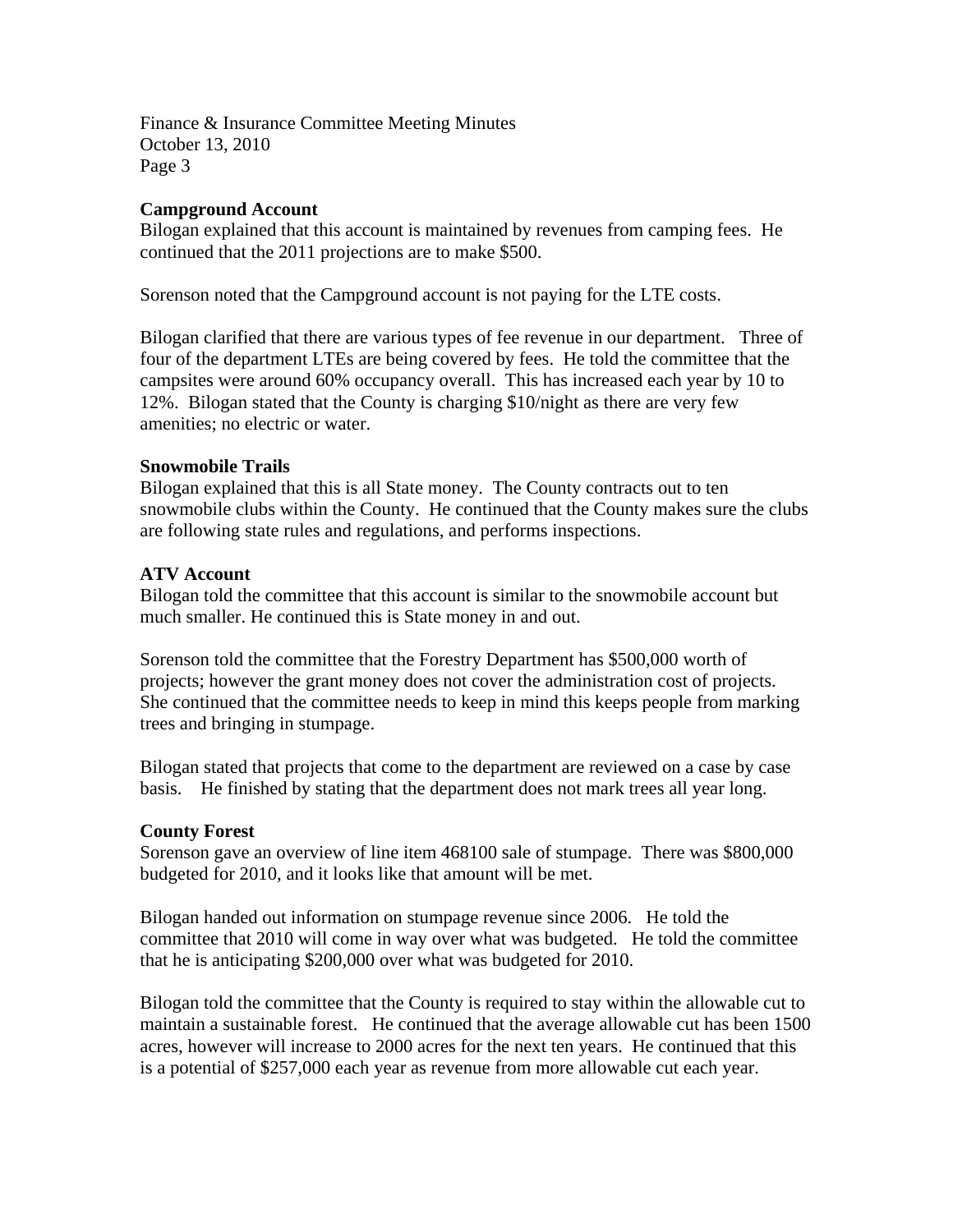Bilogan told the committee that he presented the situation to LRES with a request to add another half time employee to get this work done. The position would cost approximately \$35,000. He told the committee that history has shown that a lot of partime employees do not take the benefits as they are too expensive. Bilogan told the committee that the LRES Committee denied the request to add a part-time employee. He continued that without the additional staff, the stumpage will stay in the forest.

There was additional discussion on how the county could accomplish cutting more timber without hiring more staff.

Forestry Chair, Gary Baier told the committee that he appreciated their comments. He told the committee that the department needs to concentrate more time on marking trees, having sales and generating more revenue for the county.

Motion by Young, second by Wolk to increase line item 461800 to one million fifty thousand dollars. Motion carried; all ayes.

Motion by Wolk, second by Hoffman to approve the forestry budgets as amended and forward it on to the County Board for further consideration. Motion carried; all ayes.

### **Mining**

Bilogan told the committee that there are two separate committees for forestry and mining. He told the committee that he worked with Sorenson on creating a new nonlapsing account for mining impact issues like money for contracts for legal fees.

Mining Committee Chari, David Hintz gave the committee an overview of issues being faced by the Mining Committee. He told the committee that the bottom line is that there is still money needed in 2011 for legal services and business services to structure a lease agreement. Hintz said he was comfortable reducing the amount to \$15,000 for 2011.

Motion by Hoffman, second by Young to reduce line item 521901 other professional services by \$5000. Motion carried; all ayes.

Sorenson suggested changing the mining account to a non lapsing account for 2010, keeping the levy amount at \$4000 for 2010 and 2011. She explained that the original levy was \$4000 for 2010 then \$13,000 was added from contingency.

Motion by Cushing, second by Wolk to changing the mining account to a Non-lapsing account in 2010 and roll forward \$12,750 as a carry forward to 2011. Motion carried; all ayes.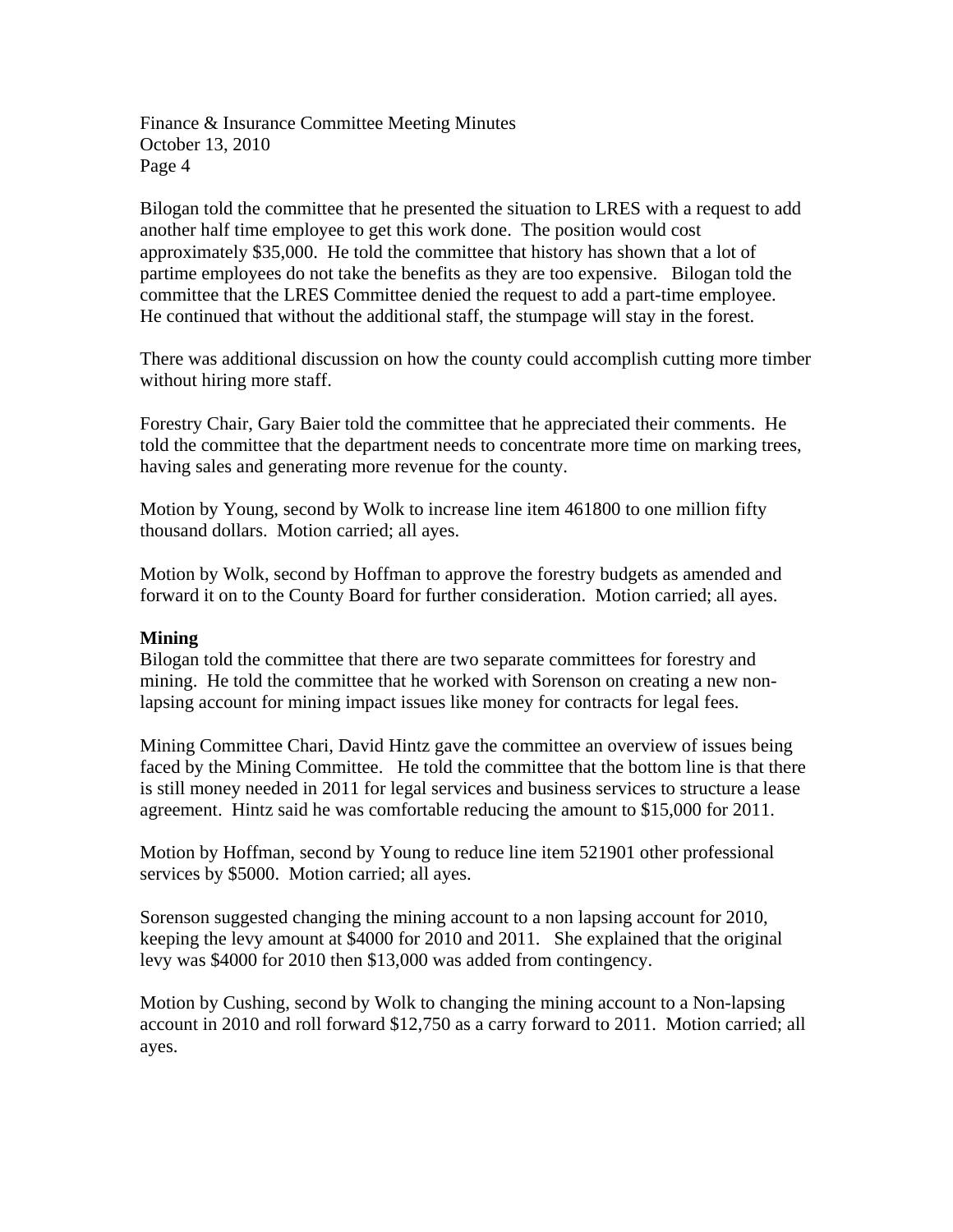Motion by Cushing, second by Hoffman to approve the Mining budget as amended and forward on to the county board for further consideration. Motion carried; all ayes.

#### **Information Technology Services**

Grube told the committee that ITS could raise their prices to customers for data, which could increase their revenues by \$1000 for 2011.

Motion by Young, second by Cushing to increase revenue line item 461700 to \$10,000 for 2011. Motion carried; all ayes.

Grube explained that she would like \$ 90,000 from the general fund for a special project to implement Windows 2010.

Motion by Cushing, second by Young to create a Special Project II line item to implement Windows 2010 software upgrade and transfer \$90,000 from the general fund. Motion carried; all ayes.

Motion by Cushing, second by Hintz to approve the ITS budget as amended and forward on to the County Board for further consideration. Motion carried; all ayes.

### **LRES**

Potters told the committee he could remove another \$900 from the legal fees line item. He continued that if the county exceeds the amount due to unforeseen circumstances, a request would be made to go to the contingency fund.

Motion by Cushing, second by Hintz to reduce531201 legal services by \$900 for 2011. Motion carried; all ayes.

Motion by Hoffman, second by Wolk to approve the LRES budgeted as amended and forward it on to the County Board for further consideration. Motion carried; all ayes.

Caucus from 12:15pm to 1:30pm for lunch.

#### **Advertising**

Dianne Hapfa and Carrie Zambon from the Oneida County Tourism Counsel presented the advertizing budget for 2011 which reflects the 5% decrease as requested.

Motion by Hoffman, second by Hintz to approve the Advertising budget as amended increasing revenues by \$6,150 and expenses by \$6,150 and forward on to the County Board for further consideration. Motion carried; all ayes.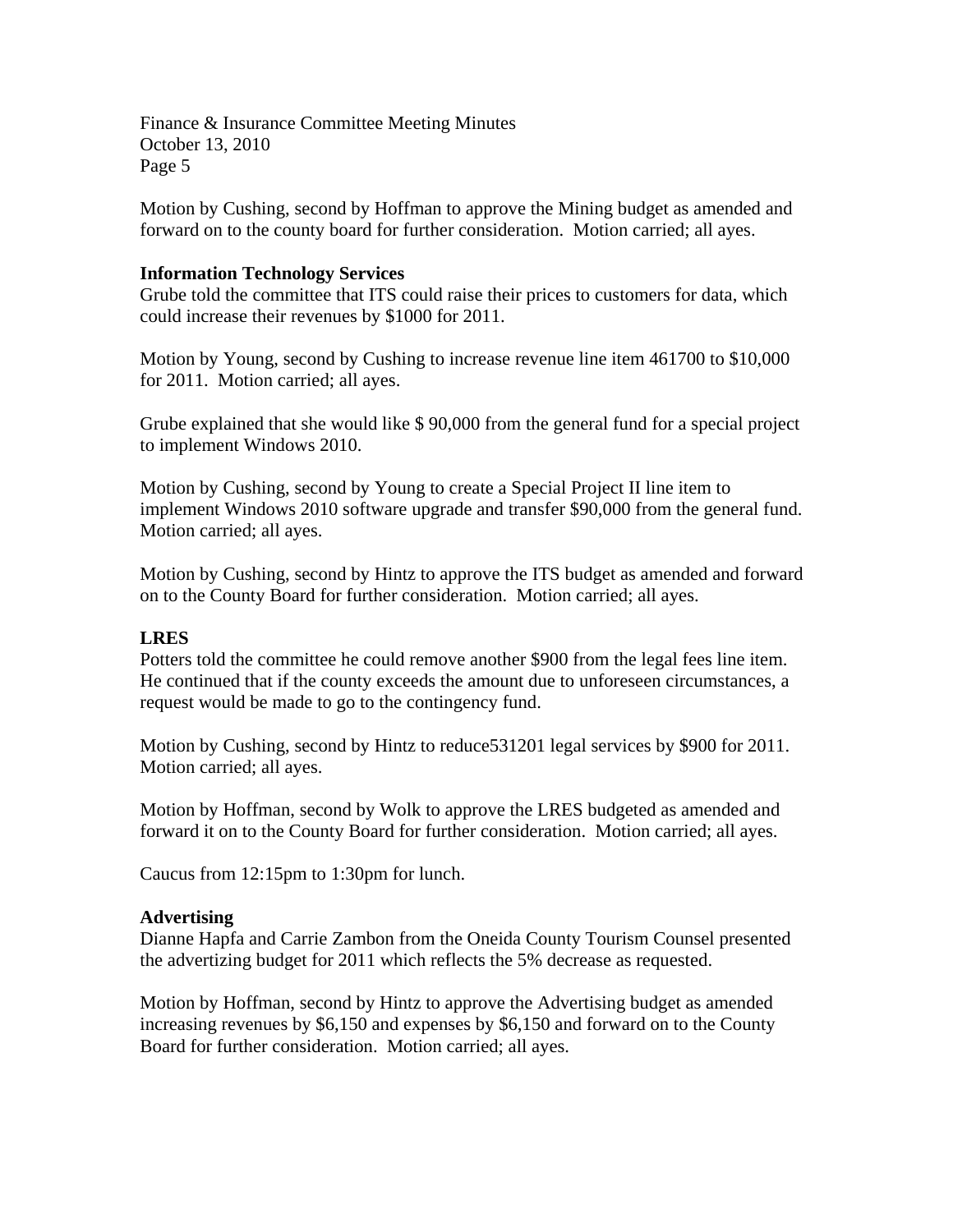### **Veteran Service**

Tammy Walters presented the Veteran Service budget for 2011 which reflects a 5.25% reduction overall.

Motion by Cushing, second by Wolk to approve the Veteran Service budget and forward it on to the County Board for further consideration. Motion carried; all ayes.

### **Economic Development**

Jim Kumbera presented the Economic Development budget for 2011 He told the committee that the budget request is to continue at \$85,000 for 2011.

Motion by Hintz, second by Cushing to approve the Economic Development budget as presented and forward on to the County Board for further consideration. Motion carried; all ayes.

### **Building & Grounds**

Sorenson told the committee that during the lunch hour she reviewed the Building and Grounds budget and made some suggested changes, based on history not on intimate knowledge of every line item and sent this to Curt to review.

Krouze told the committee that line item Profession Services 521901was budged at \$1000, however have spent \$16,000 this year alone. He continued that these costs are approved by the committee. Krouze noted that overtime will have to be changed to \$16,000 vs \$10,000 as originally requested. He noted this is due to a staff member at the Sheriff's Department.

Sorenson said the Sheriff Department is only paying 50% of an old wage, not actual costs.

Krouze stated that if the Sheriff's Department paid the actual costs of the overtime, he could drop his over time request to \$5000.

The following line items were reviewed for changes:

Extermination line item decrease \$150 521901 increase \$9000 522001 no change 522003 decrease \$11,000 523102 no change 523202 no change